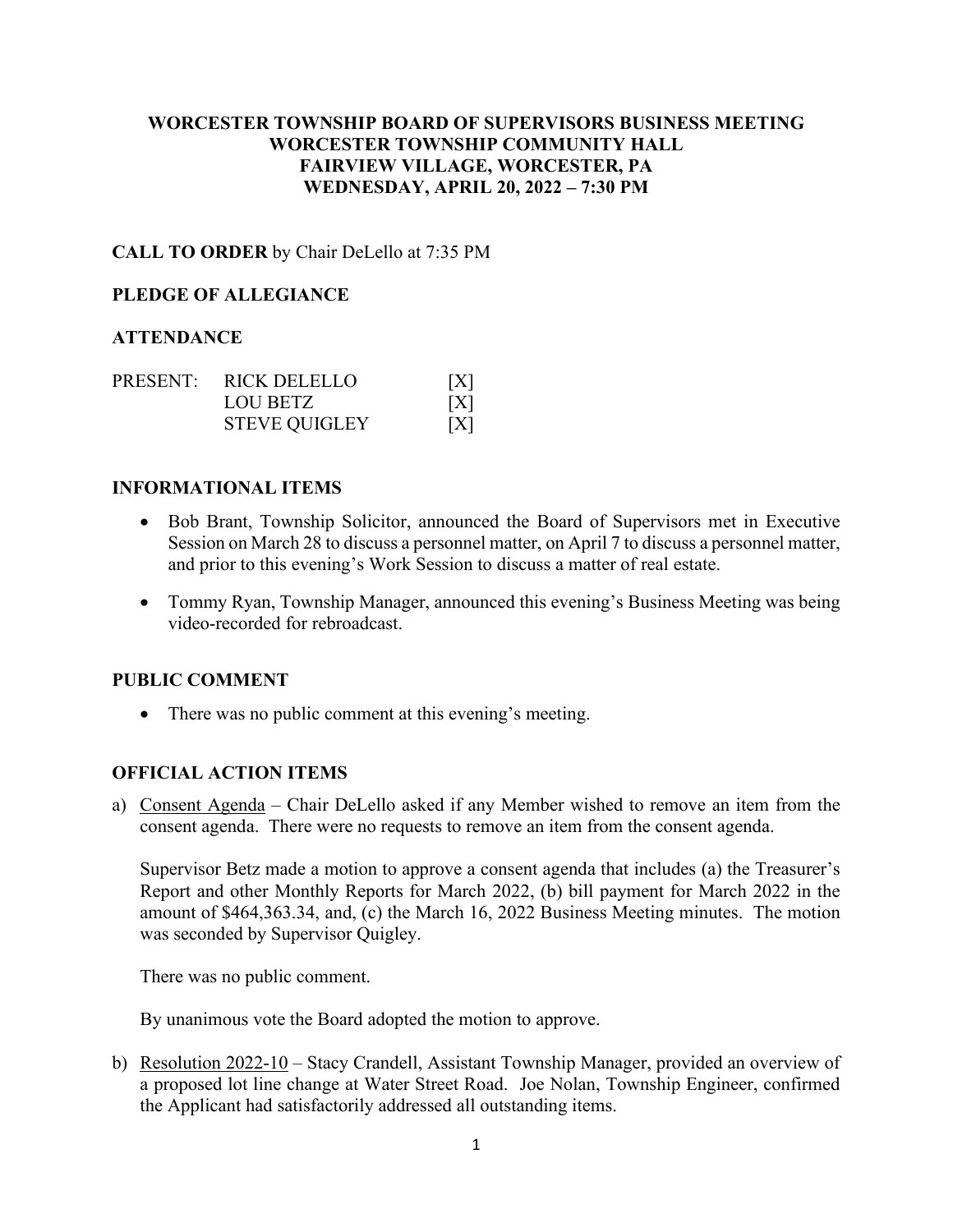Supervisor Betz made a motion to approve Resolution 2022-10, to grant Preliminary/Final Plan Approval for Marcolina, LD 2022-02, a lot line change at Water Street Road. The motion was seconded by Supervisor Quigley.

There was no public comment.

By unanimous vote the Board adopted the motion to approve.

c) Resolution 2022-11 – Mr. Nolan provided an overview of methodology employed to establish a sanitary sewer tapping fee.

Chair DeLello commented on assessment frequency.

Supervisor Quigley commented on associated legal expenses, and on the manner by which privately-held utility company rate changes are approved.

Supervisor Betz made a motion to approve Resolution 2022-11, to set a tapping fee and to accordingly amend the 2022 Fee Schedule. The motion was seconded by Supervisor Quigley.

There was no public comment.

By unanimous vote the Board adopted the motion to approve.

d) Resolution 2022-12 – Supervisor Betz made a motion to approve Resolution 2022-12, to support the Pennsylvania Commission for the US Semiquincentennial. The motion was seconded by Supervisor Quigley.

There was no public comment.

By unanimous vote the Board adopted the motion to approve.

e) Resolution 2022-13 – Mr. Brant provided an overview of a revision to the Worcester Township Personnel Manual regarding Township employee and contractor access to private property.

Supervisor Quigley commented on drone incursions over private property.

Supervisor Betz made a motion to approve Resolution 2022-13, to amend the Worcester Township Personnel Manual. The motion was seconded by Supervisor Quigley.

Jim Mollick, Worcester, inquired as to the law pertaining to private property access granted to municipal personnel.

By unanimous vote the Board adopted the motion to approve.

f) Resolution 2022-14 – Mr. Brant provided an overview of a multi-municipal agreement to implement a pollutant reduction plan in the Skippack Creek Watershed. Mr. Nolan noted the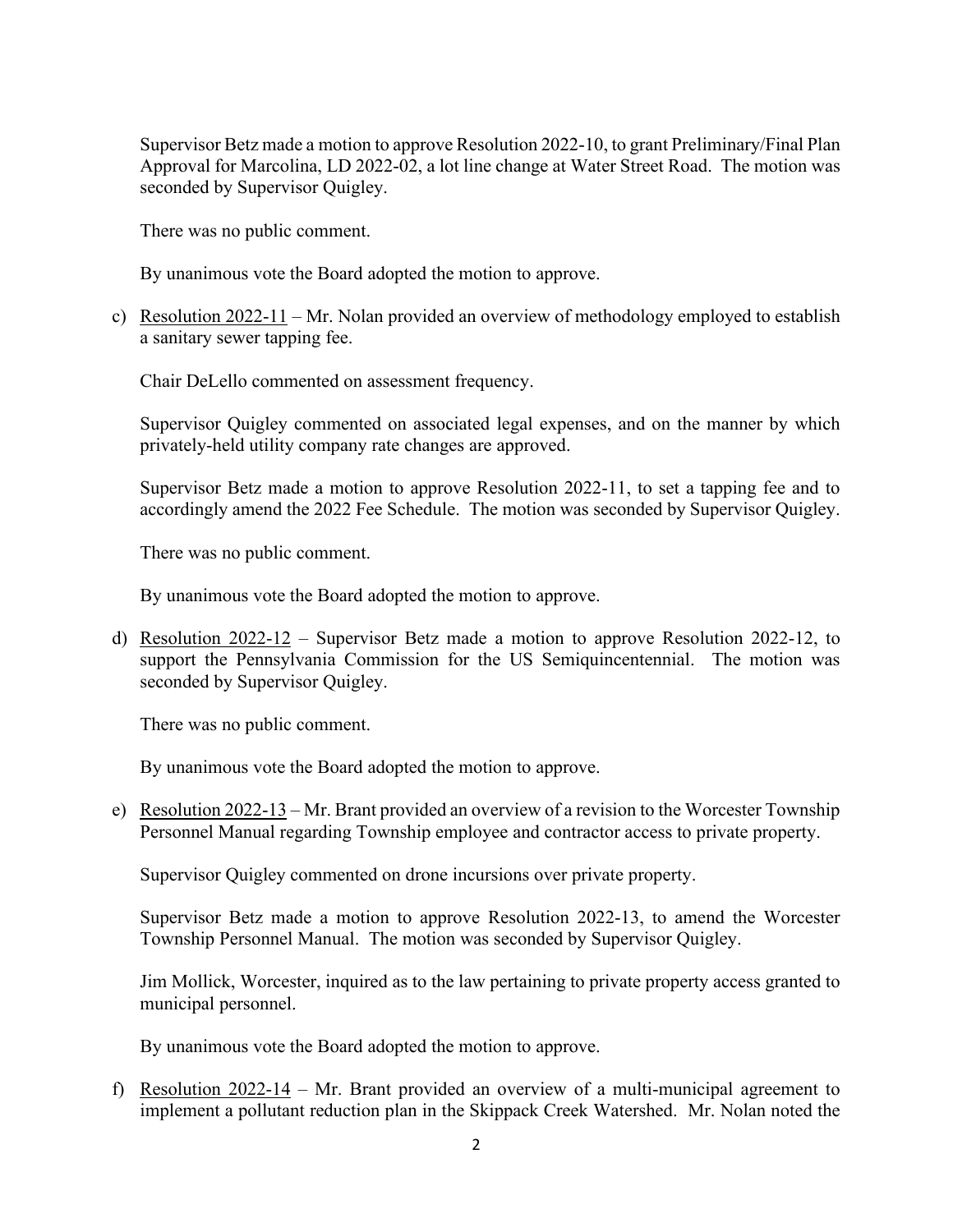Board of Supervisors, at its May 18 Business Meeting, will conduct a Public Hearing on the pollutant reduction plan to be submitted to the Pennsylvania Department of Environmental Protection. Mr. Nolan commented on the agreed-upon cost-sharing arrangement among the member municipalities.

Supervisor Quigley inquired about recent streambank clean-up efforts.

Supervisor Betz made a motion to approve Resolution 2022-14, to approve an intermunicipal agreement for the Skippack Watershed Alliance. The motion was seconded by Supervisor Quigley.

There was no public comment.

By unanimous vote the Board adopted the motion to approve.

g) bid award – Mr. Nolan provided an overview of bids received to construct a pavilion and restroom facility at Mount Kirk Park. Mr. Nolan commented on grant funding for the project.

Supervisor Quigley inquired about stormwater management measures to be installed.

Supervisor Betz made a motion to award a bid for the Mount Kirk Park Improvement Project to Gordon H. Baver, Pennsburg, PA, the lowest responsive and responsible bidder, for general construction, in the amount of \$189,455, and to O'Malley Electric LLC, East Norriton, PA, the lowest responsive and responsible bidder, in the amount of \$67,000. The motion was seconded by Supervisor Quigley.

There was no public comment.

By unanimous vote the Board adopted the motion to approve.

h) bid award – Mr. Nolan provided an overview of bids received for the 2022 Culvert Improvement Project.

Supervisor Betz made a motion to award a bid for the 2022 Culvert Improvement Project to PLY-MAR Construction, Inc., Plymouth Meeting, PA, the lowest responsive and responsible bidder, in the amount of \$86,315. The motion was seconded by Supervisor Quigley.

Jeremy Quinn, Worcester, commented on the project selection process.

By unanimous vote the Board adopted the motion to approve.

i) motion – Supervisor Betz made a motion to appoint Bellwoar Kelly, LLP, Special Counsel. The motion was seconded by Supervisor Quigley.

There was no public comment.

By unanimous vote the Board adopted the motion to approve.